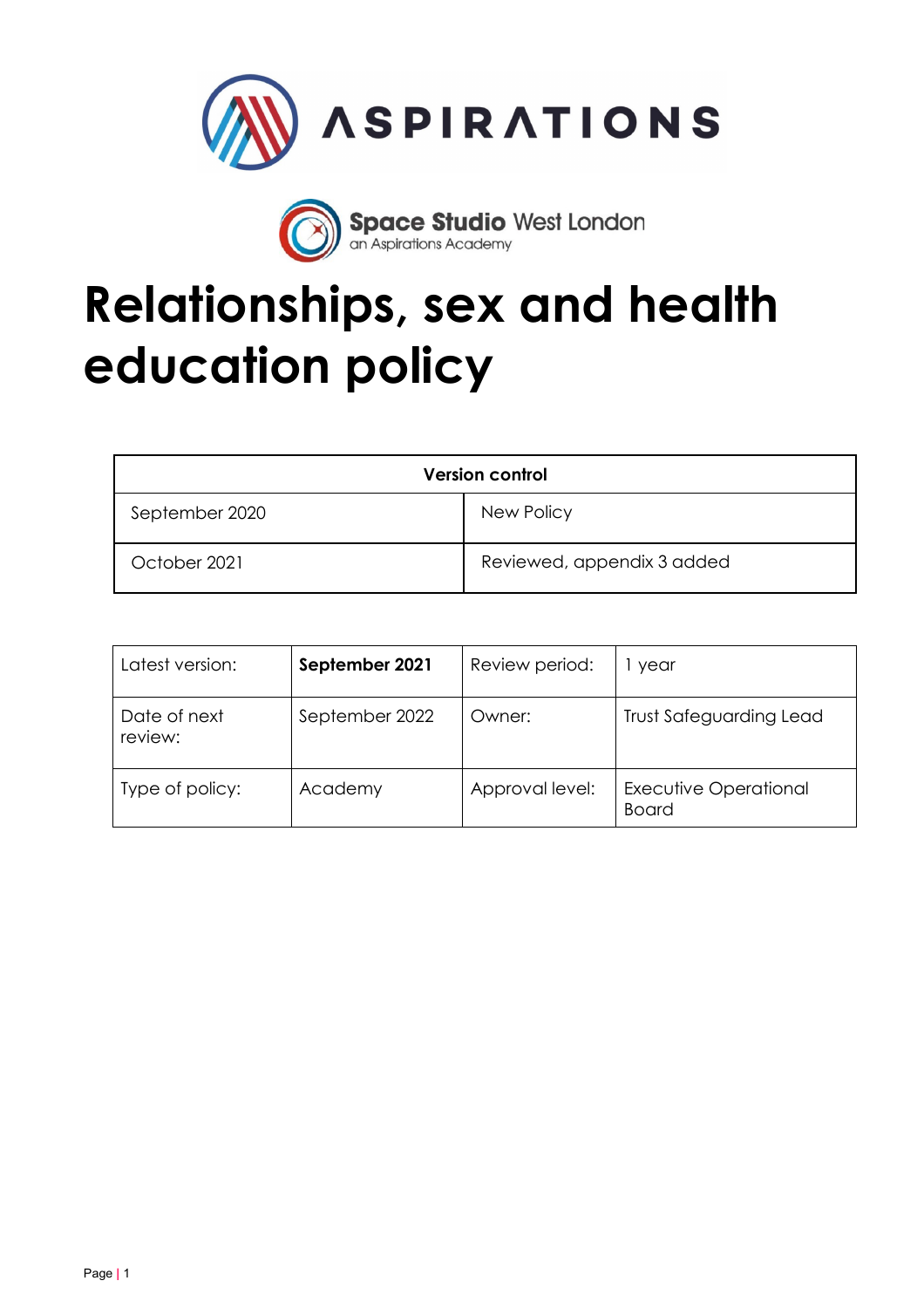# **Contents**

- 1.Links to other policies
- 2. Aims
- 3. Definition
- 4. Statutory requirements
- [5. Policy development](#page-2-0)
- [6. Curriculum](#page-2-1)
- [7. Delivery of RSHE](#page-3-0)
- 8. Inclusio[n](#page-3-0)
- 9. Roles and responsibilities
- 1[0. Parents' right to withdraw](#page-4-0)
- 11. Training
- [12. Monitoring arrangements](#page-5-0)
	- [Appendix 1: Curriculum map](#page-6-0)
	- Appendix 2: By the end of primary school pupils should know
	- Appendix 2: By the end of secondary school pupils should know

## **1. Links to other policies**

The RSHE policy links to the Wellness Curriculum which has been developed by the Aspirations Trust to help promote positive mental health and emotional well-being in our pupils and to teach our students' self- responsibility for their behaviour and their lifestyle choices.

The Safeguarding and CP Policy is also relevant to this policy.

## **2. Aims**

The aims of relationships, sex and health education (RSHE) at our school are to:

- Develop 21st century skills and attributes such as resilience, self-esteem, risk-management, team working and critical thinking
- Provide young people with reliable information so they can make informed decisions about their health and bodies
- Provide a framework in which sensitive discussions can take place
- Prepare pupils for puberty, and give them an understanding of sexual development and the importance of health and hygiene
- Help pupils develop feelings of self-respect, confidence and empathy
- Create a positive culture around issues of sexuality and relationships
- Teach pupils the correct vocabulary to describe themselves and their bodies
- Deal with misconceptions, myths and misunderstandings
- To safeguard pupils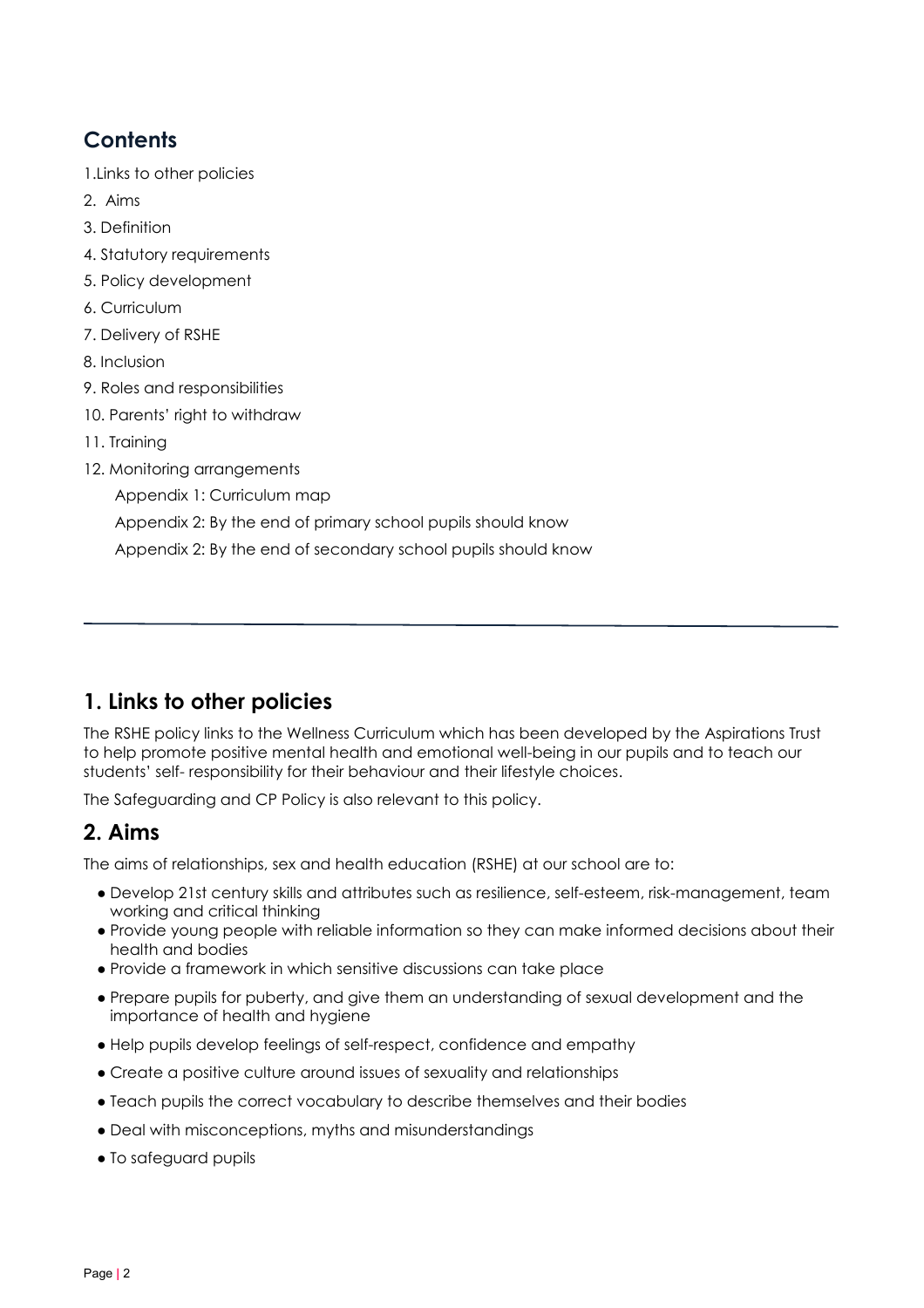## **3. Definition**

RSHE stands for Relationship, Sex and Health Education. It is about the emotional, social and cultural development of pupils, and involves learning about relationships, sexual health, sexuality, healthy lifestyles, diversity and personal identity in a safe environment where pupils can discuss their thoughts and receive age appropriate reliable guidance. RSHE involves a combination of sharing information, and exploring issues and values. RSHE is **not** about the promotion of sexual activity, indeed evidence shows that the provision of well taught, effective RSHE reduces the likelihood of young people engaging in risky behaviours (See [A curriculum for life: the case for statutory PSHE](https://www.pshe-association.org.uk/system/files/Curriculum%20for%20life%20December%202017%2012.06%2019%20Dec.pdf)  [education\)](https://www.pshe-association.org.uk/system/files/Curriculum%20for%20life%20December%202017%2012.06%2019%20Dec.pdf).

## **4. Statutory requirements**

As a secondary academy we must provide RSE to all pupils as per section 34 of the [Children and](http://www.legislation.gov.uk/ukpga/2017/16/section/34/enacted)  [Social work act 2017.](http://www.legislation.gov.uk/ukpga/2017/16/section/34/enacted)

In teaching RSE, we are required by our funding agreements to have regard to [guidance](https://www.gov.uk/government/consultations/relationships-and-sex-education-and-health-education) issued by the secretary of state as outlined in section 403 of the [Education Act 1996.](http://www.legislation.gov.uk/ukpga/1996/56/contents)

<span id="page-2-0"></span>At our Academy we teach RSHE as set out in this policy.

## **5. Policy development**

This policy has been developed in consultation with staff, pupils and parents. The consultation and policy development process involved the following steps:

- 1. Review Wellness lead pulled together all relevant information including relevant national and local guidance
- 2. Staff consultation all school staff were given the opportunity to look at the policy and make recommendations
- 3. Parent/stakeholder consultation parents and any interested parties were invited to attend a meeting about the policy
- 4. Pupil consultation we investigated what exactly pupils want and need from their RSHE
- 5. Ratification once amendments were made, the policy was shared with governors and ratified

## <span id="page-2-1"></span>**6. Curriculum**

Our curriculum is set out as per Appendix 1 but we may need to adapt it as and when necessary.

We have developed the curriculum in consultation with parents, pupils and staff, taking into account the age, needs and feelings of pupils. If pupils ask questions outside the scope of this policy, teachers will respond in an appropriate manner so that pupils are fully informed and don't seek answers online.

For more information about our curriculum, see our curriculum map in Appendix 1.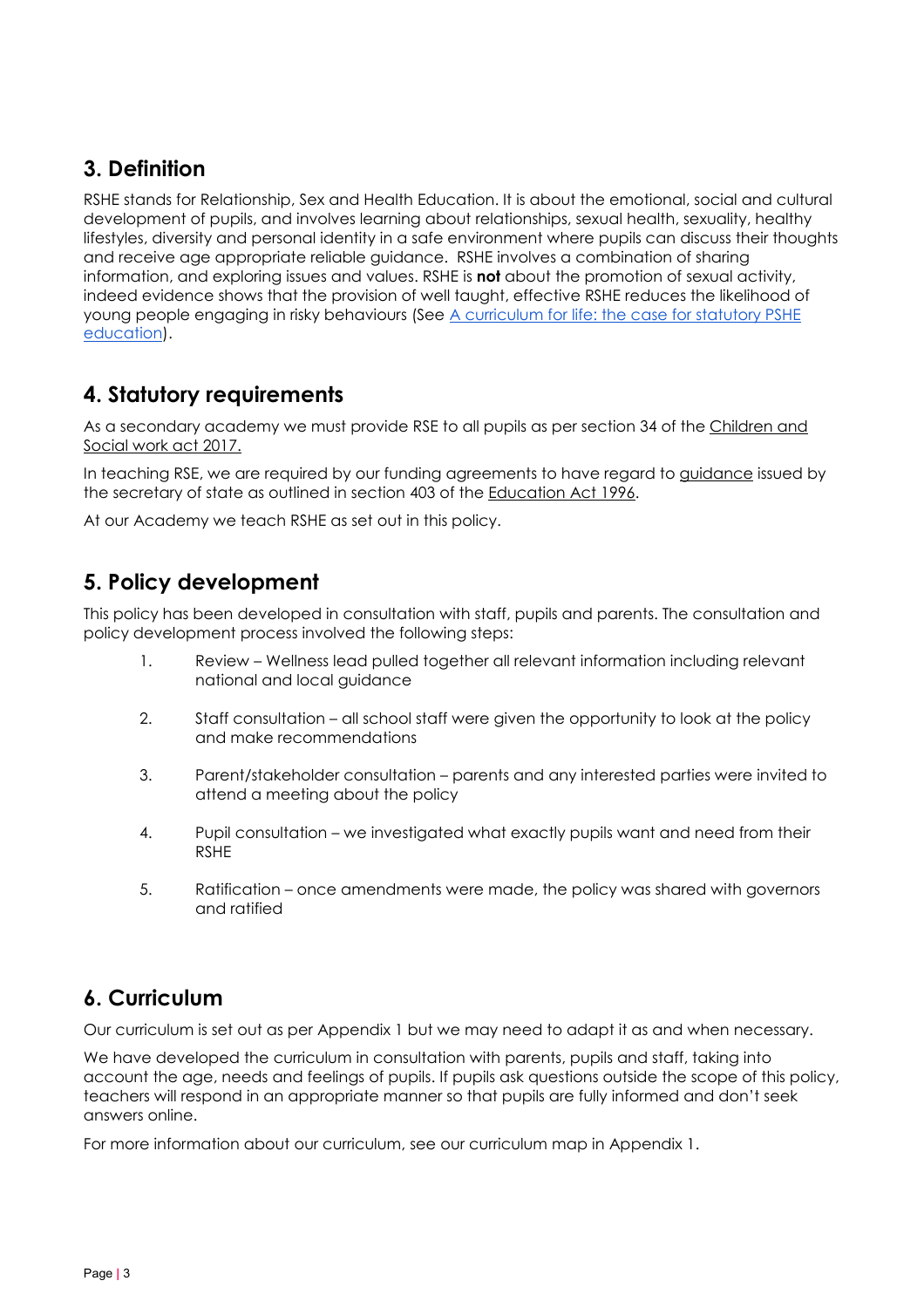# <span id="page-3-0"></span>**7. Delivery of RSHE**

RSHE is taught through a combination of mentor sessions with work set as part of the regular electronic notice board and biological aspects being taught within the science curriculum

Sessions are led by experienced teachers and occasionally by external agencies such as school nurses or youth workers.

RSHE focuses on giving young people the information they need to help them develop healthy, nurturing relationships of all kinds including:

- Families
- Respectful relationships, including friendships
- Online and media
- Being safe
- Intimate and sexual relationships, including sexual health

For more information about our RSHE curriculum, see Appendices 1 and 2.

These areas of learning are taught within the context of family life taking care to ensure that there is no stigmatisation of children based on their home circumstances (families can include single parent families, LGBT parents, families headed by grandparents, adoptive parents, foster parents/carers amongst other structures) along with reflecting sensitively that some children may have a different structure of support around them (for example: looked after children or young carers).

#### *The delivery of RSHE will be monitored just like any other subject, for example through:*

- □ Learning Walks
- □ Book Scrutiny
- ⮚ Data Analysis
- ⮚ Pupil Voice
- □ Staff Consultations
- □ Ongoing CPD

Pupils' development in RSHE is monitored by class teachers termly through summative data. Students should be given feedback on their progress and be able to articulate their understanding of key aspects of the curriculum.

## **8. Inclusion**

All students have a right to age appropriate RSHE regardless of faith, gender, sexual orientation, race or disability. High quality teaching that is differentiated and personalised is the starting point to ensure accessibility for all of our pupils.

The Equality Act of 2010 protects children, young people and adults against discrimination, harassment and victimisation in relation to education.

Wellness Leads as well as the Safeguarding Leads both have a duty of care to ensure that all staff delivering RSHE are familiar with the Safeguarding Policy and understand the necessary protocol should a safeguarding issue arise. Furthermore, the backgrounds of all pupils are taken into account when planning and teaching, so that the topics are sensitive to the needs of our pupils and families.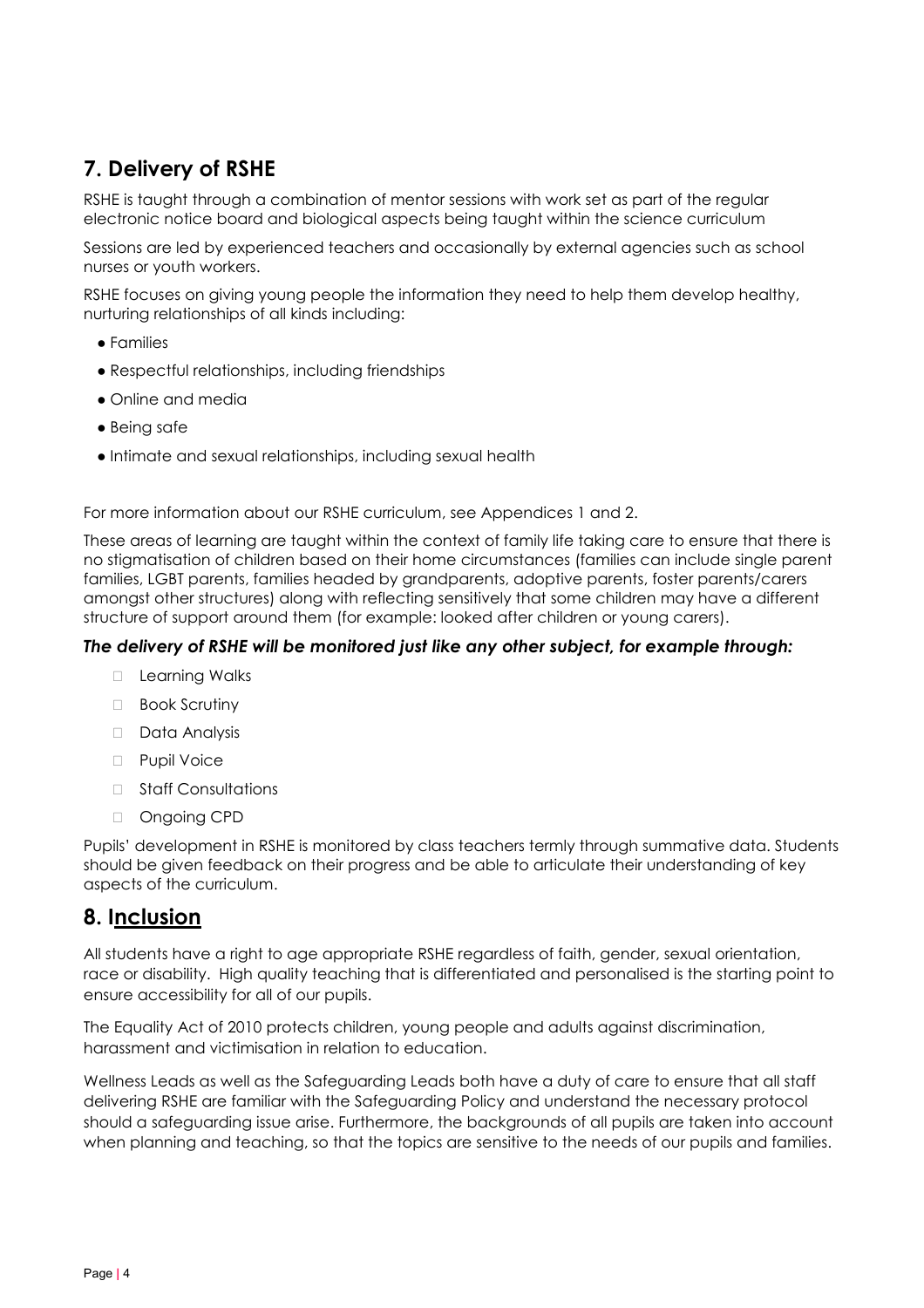## **9. Roles and responsibilities**

#### **9.1 Governance**

The Board of Trustees for Aspirations delegates responsibility to local Regional Boards (RB). The RB will approve the Wellness Curriculum and the RSHE Policy. This policy will be reviewed by the Wellness Lead annually. At every review, the policy will be approved by the RB.

### **9.2 The Principal**

The principal is responsible for ensuring that RSHE is taught consistently across the school, and for managing requests to withdraw pupils from non-statutory components of RSHE (see section 10).

#### **9.3 Staff**

Staff are responsible for:

- Delivering RSHE in a sensitive way
- Modelling positive attitudes to RSHE
- Monitoring progress
- Responding to the needs of individual pupils
- Responding appropriately to pupils whose parents wish them to be withdrawn from the nonstatutory components of RSHE

It is important that RSHE is taught by staff trained and eager to teach RSHE just like any other subject. If staff have concerns about teaching RSHE they should speak to their line manager, but it is an expectation that all staff will promote the values and ethos of the curriculum.

#### **9.4 Pupils**

Pupils are expected to engage fully in RSHE and, when discussing issues related to RSHE, treat others with respect and sensitivity.

## <span id="page-4-0"></span>**10. Parents' right to withdraw**

Parents have the right to withdraw their children from the non-statutory components of sex education within RSE up to and until 3 terms before the child turns 16. After this point, if the child wishes to receive sex education rather than being withdrawn, the Academy will arrange this.

Requests for withdrawal should be put in writing using the form found in Appendix 3 of this policy and addressed to the Principal.

A copy of withdrawal requests will be placed in the pupil's educational record. The Principal will discuss the request with parents and take appropriate action.

Alternative work will be given to pupils who are withdrawn from sex education.

## **11. Training**

Staff delivering RSHE are trained on the delivery of RSHE as part of their induction and it is included in our continuing professional development calendar.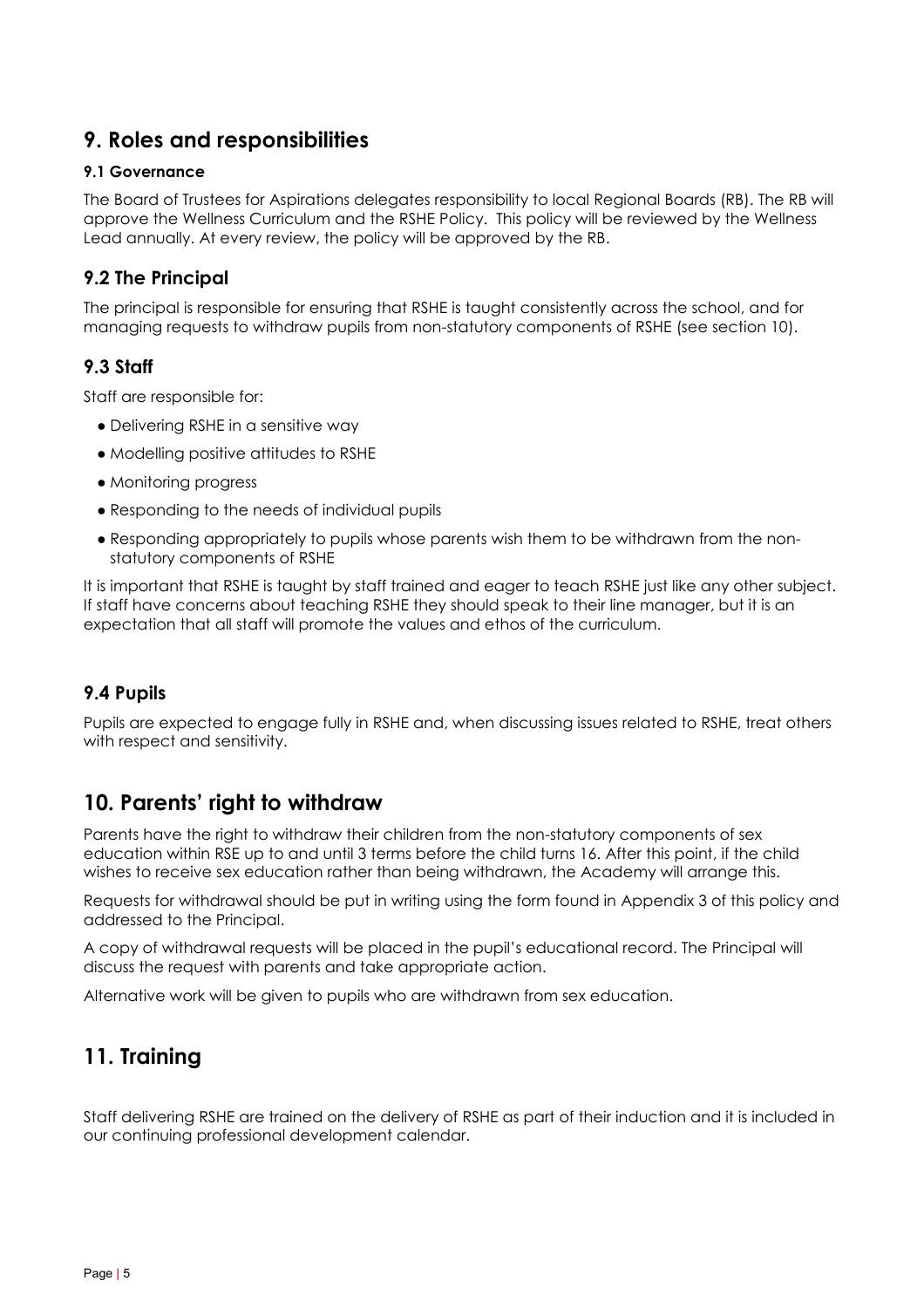## <span id="page-5-0"></span>**12. Monitoring arrangements**

The delivery of RSHE is monitored by the Wellness Lead just like any other subject through the usual academy monitoring systems.

Pupils' development in RSHE is monitored by class teachers as part of our internal assessment systems.

This policy will be reviewed by the Wellness Lead annually.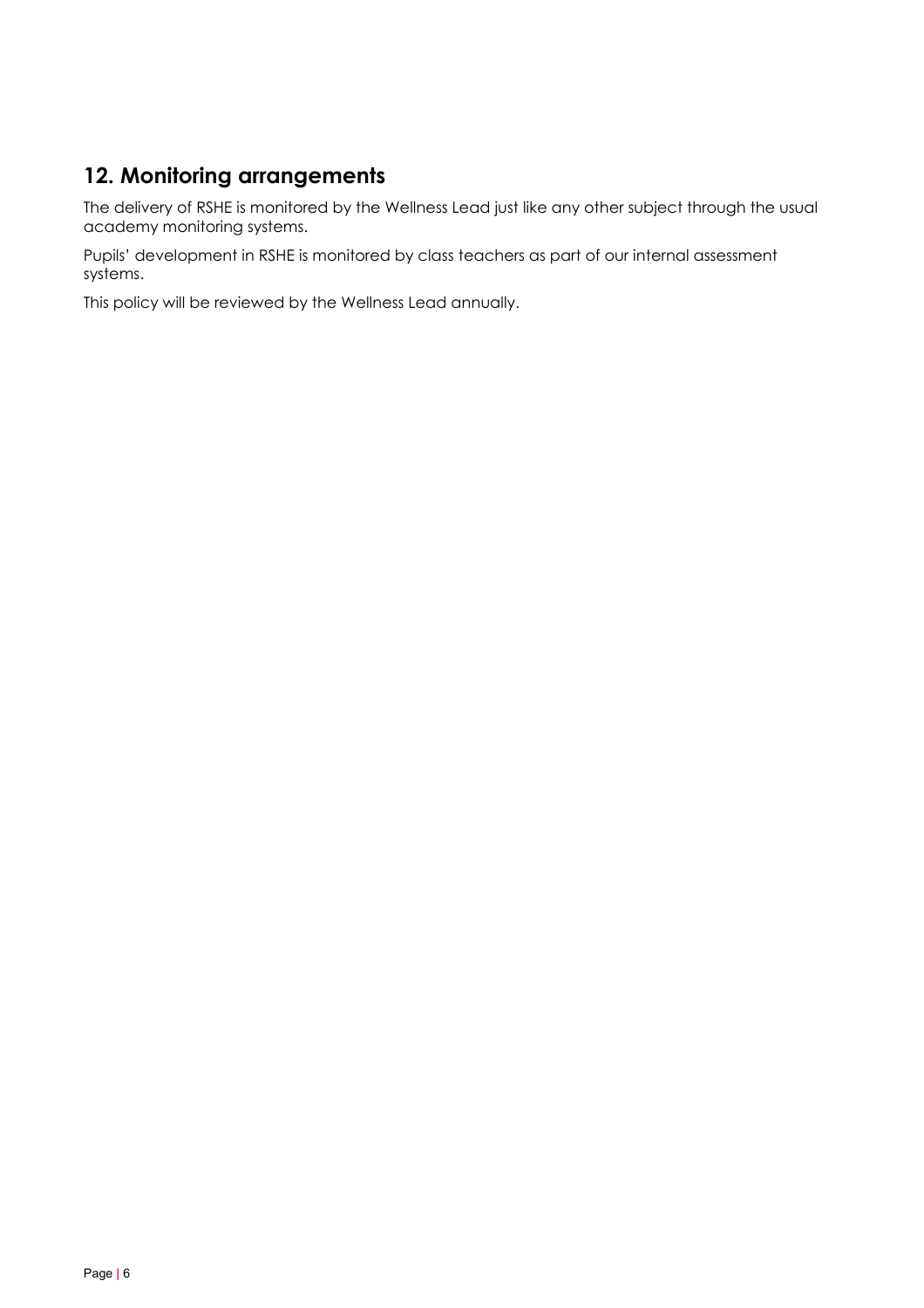

## <span id="page-6-0"></span>**Appendix 1: Curriculum map**

## **Relationships and sex education curriculum map**

| <b>YEAR</b><br><b>GROUP</b> | <b>TERM</b>    | <b>TOPIC/THEME</b>                                                                                                                           |  |
|-----------------------------|----------------|----------------------------------------------------------------------------------------------------------------------------------------------|--|
| 10                          | 1              | <b>• EXERCISE AND FRESH AIR</b><br>· HEALTHY DIET<br><b>• SELF CARE</b>                                                                      |  |
| 10                          | $\overline{2}$ | • Feeling safe<br>· Respectful relationships, including friendships Part 1<br><b>• Being free from prejudice and discrimination - ONLINE</b> |  |
| 10                          | 3              | · HEALTHY MIND<br><b>• Family Life</b>                                                                                                       |  |
| 11                          | $\mathbf{1}$   | · First Aid                                                                                                                                  |  |
| 11                          | $\overline{2}$ | · Respectful relationships, including friendships Part 2                                                                                     |  |
| 11                          | 3              |                                                                                                                                              |  |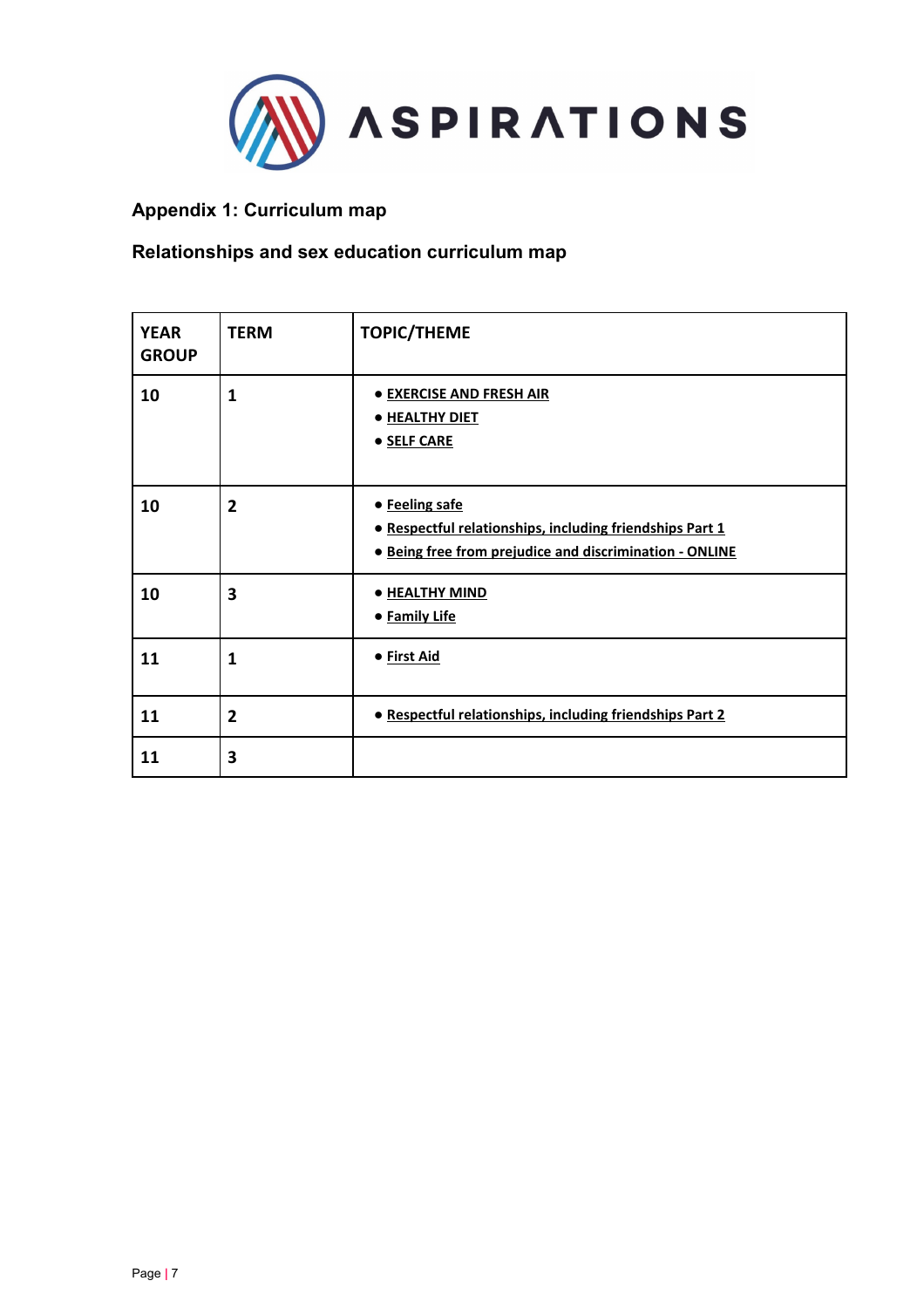### **Appendix 2: By the end of secondary school pupils should know**

This guidance is adapted from the Statutory guidance on <u>Relationships education, relationships and sex</u> [education \(RSE\) and health education](https://www.gov.uk/government/publications/relationships-education-relationships-and-sex-education-rse-and-health-education) and has been mapped against the 6 core components of the Wellness curriculum.

| <b>TOPIC</b>             | PUPILS SHOULD KNOW                                                                                                                                                                                                                                                                                                                                                                                                                                                                                                                                                                                                                                                                                                                                                                                                                                                                                                                                                                                                                                                                                                                                                                                                                                                                                                                                                                                                                                                                                                                                                                                                                                                                                                                                            |  |  |
|--------------------------|---------------------------------------------------------------------------------------------------------------------------------------------------------------------------------------------------------------------------------------------------------------------------------------------------------------------------------------------------------------------------------------------------------------------------------------------------------------------------------------------------------------------------------------------------------------------------------------------------------------------------------------------------------------------------------------------------------------------------------------------------------------------------------------------------------------------------------------------------------------------------------------------------------------------------------------------------------------------------------------------------------------------------------------------------------------------------------------------------------------------------------------------------------------------------------------------------------------------------------------------------------------------------------------------------------------------------------------------------------------------------------------------------------------------------------------------------------------------------------------------------------------------------------------------------------------------------------------------------------------------------------------------------------------------------------------------------------------------------------------------------------------|--|--|
| <b>Physical Wellness</b> | <b>• EXERCISE AND FRESH AIR</b><br>. Pupils understand: the characteristics and mental and physical benefits of an active<br>lifestyle<br>• the positive associations between physical activity and promotion of mental<br>wellbeing, including as an approach to combat stress.<br>• the characteristics and evidence of what constitutes a healthy lifestyle, maintaining a<br>healthy weight, including the links between an inactive lifestyle and ill health,<br>including cancer and cardiovascular ill-health.<br>• about the science relating to blood, organ and stem cell donation.<br>· HEALTHY DIET<br>• how to maintain healthy eating and the links between a poor diet and health risks,<br>including tooth decay and cancer.<br>• AVOIDING UNHEALTHY HABITS<br>• • the facts about legal and illegal drugs and their associated risks, including the link<br>between drug use, and the associated risks, including the link to serious mental<br>health conditions.<br>• the law relating to the supply and possession of illegal substances.<br>• the physical and psychological risks associated with alcohol consumption and what<br>constitutes low risk alcohol consumption in adulthood.<br>• the physical and psychological consequences of addiction, including alcohol<br>dependency.<br>• awareness of the dangers of drugs which are prescribed but still present serious<br>health risks.<br>• the facts about the harms from smoking tobacco (particularly the link to lung cancer),<br>the benefits of quitting and how to access support to do so.<br><b>• SELF CARE</b><br>· about personal hygiene, germs including bacteria, viruses, how they are spread,<br>treatment and prevention of infection, and about antibiotics. |  |  |
|                          | • about dental health and the benefits of good oral hygiene and dental flossing,<br>including healthy eating and regular check-ups at the dentist.<br>• (late secondary) the benefits of regular self-examination and screening.<br>• the facts and science relating to immunisation and vaccination.<br>• the importance of sufficient good quality sleep for good health and how a lack of<br>sleep can affect weight, mood and ability to learn.<br>• Understanding changing bodies                                                                                                                                                                                                                                                                                                                                                                                                                                                                                                                                                                                                                                                                                                                                                                                                                                                                                                                                                                                                                                                                                                                                                                                                                                                                        |  |  |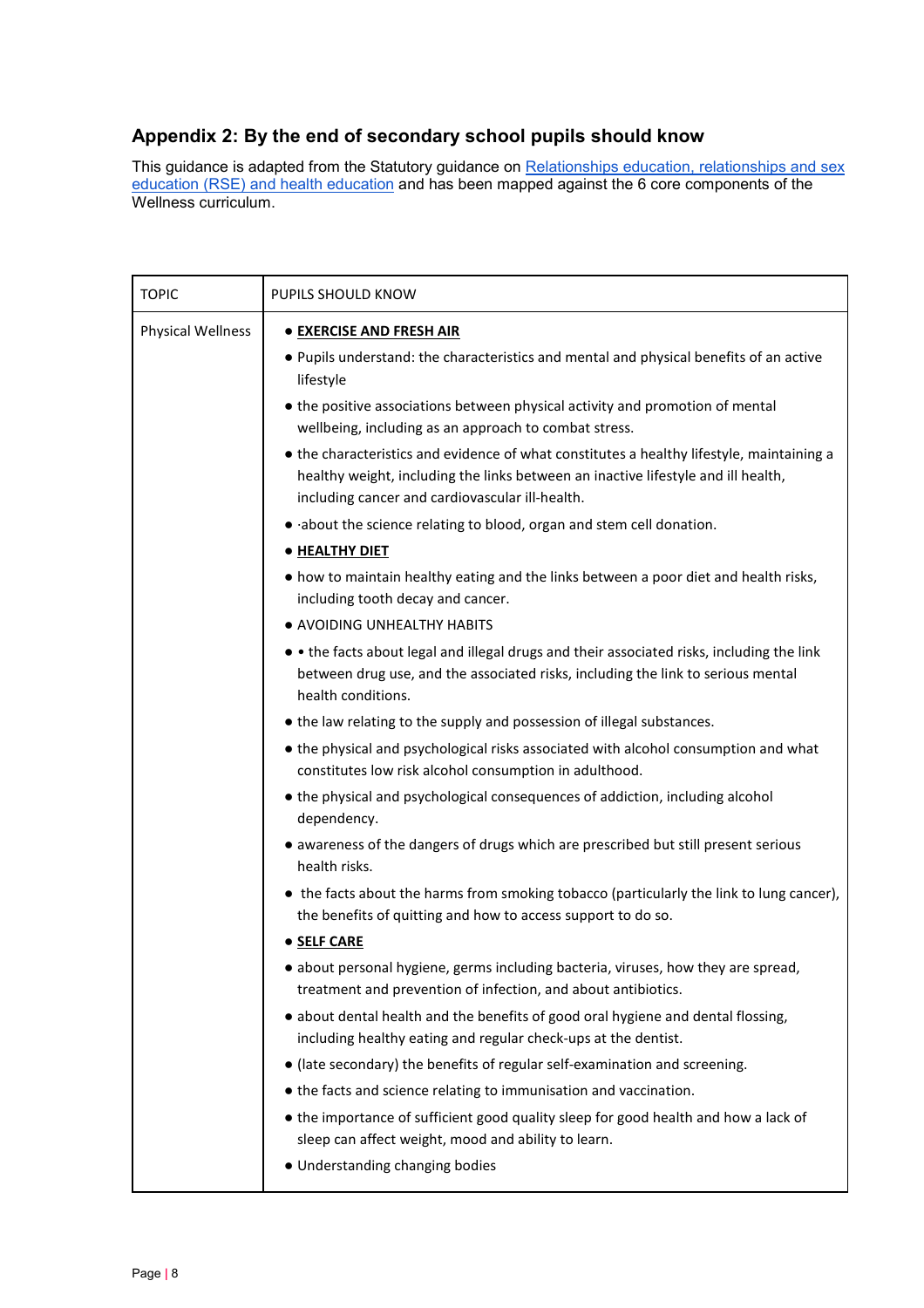|                       | • the main changes which take place in males and females, and the implications for<br>emotional and physical health.                                                                                                                                                                                                                                                                                                                                                                                                                                                                                                                                                                                                                                                                                                                                                                                                                                                                                                                                                                                                                                                                                                                                     |  |  |
|-----------------------|----------------------------------------------------------------------------------------------------------------------------------------------------------------------------------------------------------------------------------------------------------------------------------------------------------------------------------------------------------------------------------------------------------------------------------------------------------------------------------------------------------------------------------------------------------------------------------------------------------------------------------------------------------------------------------------------------------------------------------------------------------------------------------------------------------------------------------------------------------------------------------------------------------------------------------------------------------------------------------------------------------------------------------------------------------------------------------------------------------------------------------------------------------------------------------------------------------------------------------------------------------|--|--|
| Emotional<br>Wellness | <b>HEALTHY MIND</b><br>how to talk about their emotions accurately and sensitively, using appropriate<br>vocabulary.<br>that happiness is linked to being connected to others<br>$\bullet$<br>how to recognise the early signs of mental wellbeing concerns.<br>$\bullet$<br>common types of mental ill health (e.g. anxiety and depression).<br>$\bullet$<br>how to critically evaluate when something they do or are involved in has a<br>$\bullet$<br>positive or negative effect on their own or others' mental health.<br>the benefits and importance of physical exercise, time outdoors, community<br>$\bullet$<br>participation and voluntary and service-based activities on mental wellbeing and<br>happiness.                                                                                                                                                                                                                                                                                                                                                                                                                                                                                                                                 |  |  |
|                       | <b>Feeling safe</b><br>the concepts of, and laws relating to, sexual consent, sexual exploitation, abuse,<br>grooming, coercion, harassment, rape, domestic abuse, forced marriage, honour-<br>based violence and FGM, and how these can affect current and future<br>relationships.<br>how people can actively communicate and recognise consent from others,<br>including sexual consent, and how and when consent can be withdrawn (in all<br>contexts, including online).                                                                                                                                                                                                                                                                                                                                                                                                                                                                                                                                                                                                                                                                                                                                                                            |  |  |
|                       | Being free from prejudice and discriminaiton - ONLINE<br>their rights, responsibilities and opportunities online, including that the same<br>$\bullet$<br>expectations of behaviour apply in all contexts, including online.<br>about online risks, including that any material someone provides to another has<br>$\bullet$<br>the potential to be shared online and the difficulty of removing potentially<br>compromising material placed online.<br>not to provide material to others that they would not want shared further and<br>not to share personal material which is sent to them.<br>what to do and where to get support to report material or manage issues online.<br>• the impact of viewing harmful content.<br>that specifically sexually explicit material e.g. pornography presents a distorted<br>picture of sexual behaviours, can damage the way people see themselves in<br>relation to others and negatively affect how they behave towards sexual<br>partners.<br>that sharing and viewing indecent images of children (including those created by<br>children) is a criminal offence which carries severe penalties including jail.<br>how information and data is generated, collected, shared and used online.<br>$\bullet$ |  |  |
|                       | Internet safety and harms<br>how to identify harmful behaviours online (including bullying, abuse or<br>harassment) and how to report, or find support, if they have been affected by those<br>behaviours.<br>their rights, responsibilities and opportunities online, including that the same<br>expectations of behaviour apply in all contexts, including online.                                                                                                                                                                                                                                                                                                                                                                                                                                                                                                                                                                                                                                                                                                                                                                                                                                                                                     |  |  |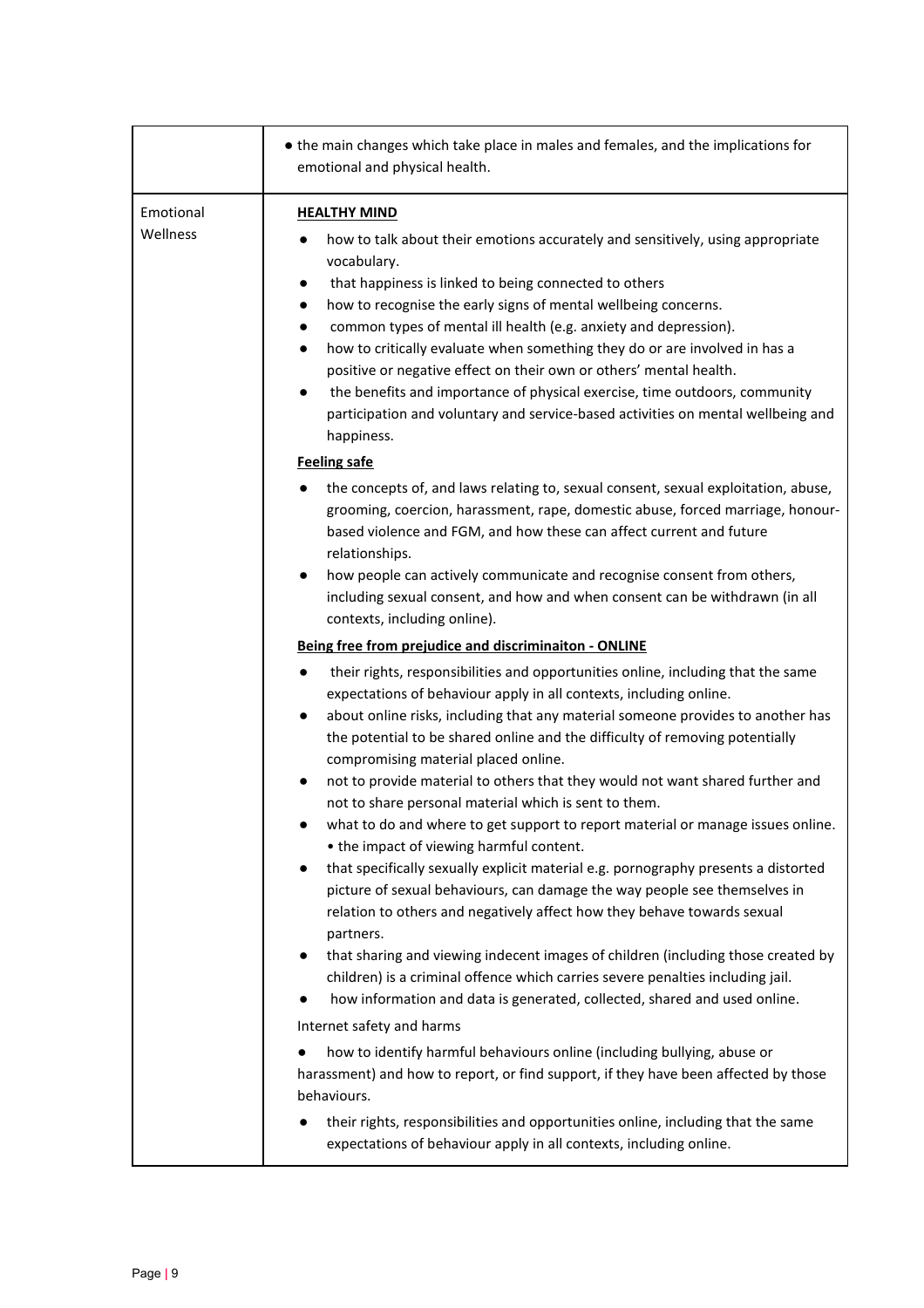|                                                                                                                     | about online risks, including that any material someone provides to another has<br>the potential to be shared online and the difficulty of removing potentially<br>compromising material placed online.<br>not to provide material to others that they would not want shared further and<br>$\bullet$<br>not to share personal material which is sent to them.<br>what to do and where to get support to report material or manage issues online.<br>$\bullet$<br>the impact of viewing harmful content.<br>$\bullet$<br>that specifically sexually explicit material e.g. pornography presents a distorted<br>٠<br>picture of sexual behaviours, can damage the way people see themselves in<br>relation to others and negatively affect how they behave towards sexual<br>partners.<br>that sharing and viewing indecent images of children (including those created by<br>$\bullet$<br>children) is a criminal offence which carries severe penalties including jail. |  |  |  |
|---------------------------------------------------------------------------------------------------------------------|--------------------------------------------------------------------------------------------------------------------------------------------------------------------------------------------------------------------------------------------------------------------------------------------------------------------------------------------------------------------------------------------------------------------------------------------------------------------------------------------------------------------------------------------------------------------------------------------------------------------------------------------------------------------------------------------------------------------------------------------------------------------------------------------------------------------------------------------------------------------------------------------------------------------------------------------------------------------------|--|--|--|
| Intellectual                                                                                                        | <b>First Aid:</b>                                                                                                                                                                                                                                                                                                                                                                                                                                                                                                                                                                                                                                                                                                                                                                                                                                                                                                                                                        |  |  |  |
| Wellness                                                                                                            | basic treatment for common injuries.                                                                                                                                                                                                                                                                                                                                                                                                                                                                                                                                                                                                                                                                                                                                                                                                                                                                                                                                     |  |  |  |
|                                                                                                                     | life-saving skills, including how to administer CPR.15<br>$\bullet$<br>the purpose of defibrillators and when one might be needed                                                                                                                                                                                                                                                                                                                                                                                                                                                                                                                                                                                                                                                                                                                                                                                                                                        |  |  |  |
|                                                                                                                     |                                                                                                                                                                                                                                                                                                                                                                                                                                                                                                                                                                                                                                                                                                                                                                                                                                                                                                                                                                          |  |  |  |
| Interpersonal<br>Wellness                                                                                           | <b>Respectful relationships, including friendships</b>                                                                                                                                                                                                                                                                                                                                                                                                                                                                                                                                                                                                                                                                                                                                                                                                                                                                                                                   |  |  |  |
|                                                                                                                     | • the characteristics of positive and healthy friendships (in all contexts, including online)<br>including: trust, respect, honesty, kindness, generosity, boundaries, privacy, consent and<br>the management of conflict, reconciliation and ending relationships. This includes<br>different (non-sexual) types of relationship.                                                                                                                                                                                                                                                                                                                                                                                                                                                                                                                                                                                                                                       |  |  |  |
| • practical steps they can take in a range of different contexts to improve or support<br>respectful relationships. |                                                                                                                                                                                                                                                                                                                                                                                                                                                                                                                                                                                                                                                                                                                                                                                                                                                                                                                                                                          |  |  |  |
|                                                                                                                     | • how stereotypes, in particular stereotypes based on sex, gender, race, religion, sexual<br>orientation or disability, can cause damage (e.g. how they might normalise non-<br>consensual behaviour or encourage prejudice).                                                                                                                                                                                                                                                                                                                                                                                                                                                                                                                                                                                                                                                                                                                                            |  |  |  |
|                                                                                                                     | • that in school and in wider society they can expect to be treated with respect by others,<br>and that in turn they should show due respect to others, including people in positions of<br>authority and due tolerance of other people's beliefs.                                                                                                                                                                                                                                                                                                                                                                                                                                                                                                                                                                                                                                                                                                                       |  |  |  |
|                                                                                                                     | • about different types of bullying (including cyberbullying), the impact of bullying,<br>responsibilities of bystanders to report bullying and how and where to get help.                                                                                                                                                                                                                                                                                                                                                                                                                                                                                                                                                                                                                                                                                                                                                                                               |  |  |  |
|                                                                                                                     | • that some types of behaviour within relationships are criminal, including violent<br>behaviour and coercive control.                                                                                                                                                                                                                                                                                                                                                                                                                                                                                                                                                                                                                                                                                                                                                                                                                                                   |  |  |  |
|                                                                                                                     | . what constitutes sexual harassment and sexual violence and why these are always<br>unacceptable.                                                                                                                                                                                                                                                                                                                                                                                                                                                                                                                                                                                                                                                                                                                                                                                                                                                                       |  |  |  |
|                                                                                                                     | . the legal rights and responsibilities regarding equality (particularly with reference to the<br>protected characteristics as defined in the Equality Act 2010) and that everyone is unique<br>and equal.                                                                                                                                                                                                                                                                                                                                                                                                                                                                                                                                                                                                                                                                                                                                                               |  |  |  |
|                                                                                                                     | Stable relationships                                                                                                                                                                                                                                                                                                                                                                                                                                                                                                                                                                                                                                                                                                                                                                                                                                                                                                                                                     |  |  |  |
|                                                                                                                     | • that there are different types of committed, stable relationships                                                                                                                                                                                                                                                                                                                                                                                                                                                                                                                                                                                                                                                                                                                                                                                                                                                                                                      |  |  |  |
|                                                                                                                     | • how these relationships might contribute to human happiness and their importance for<br>bringing up children.                                                                                                                                                                                                                                                                                                                                                                                                                                                                                                                                                                                                                                                                                                                                                                                                                                                          |  |  |  |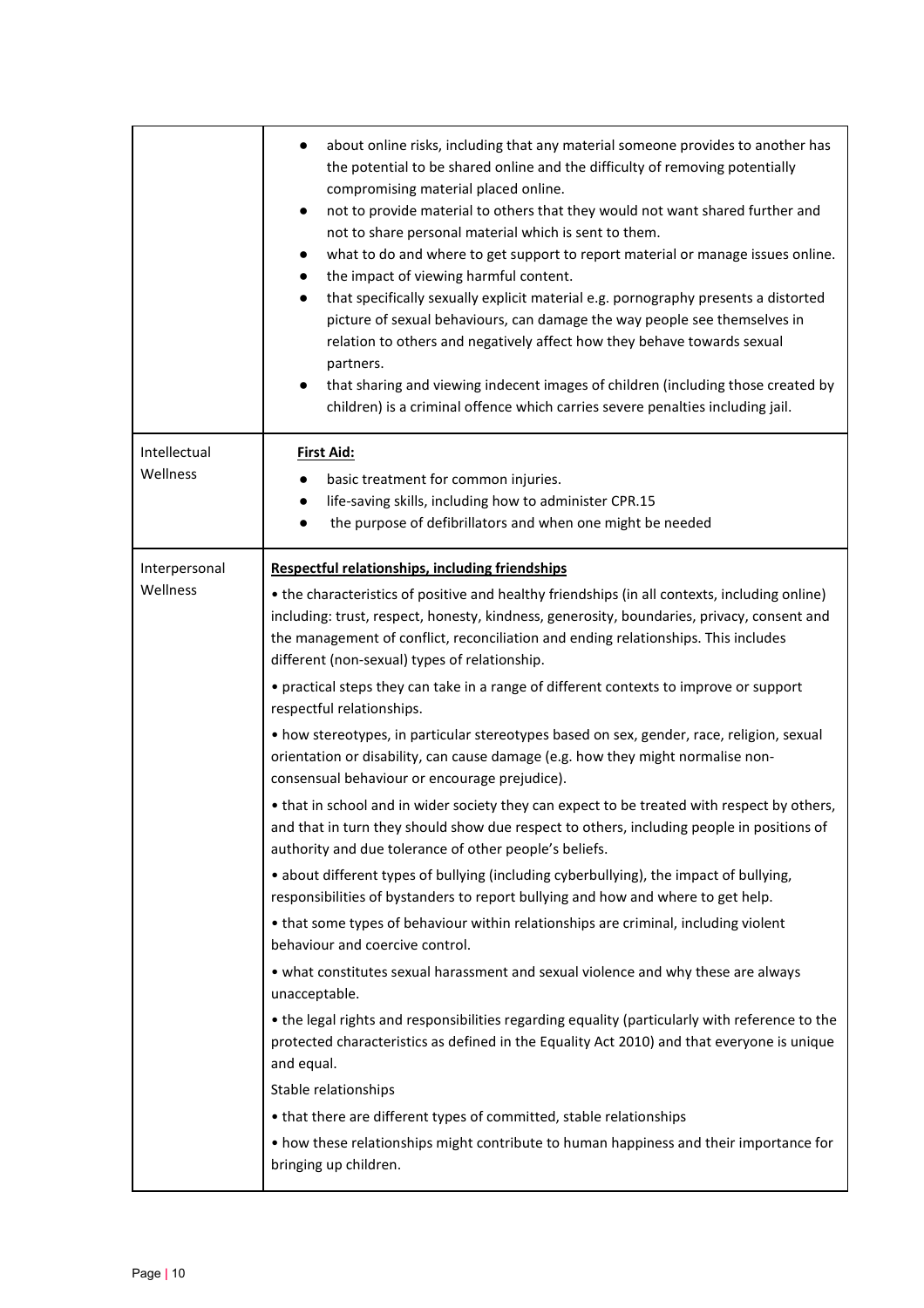|  | • what marriage is, including their legal status e.g. that marriage carries legal rights and<br>protections not available to couples who are cohabiting or who have married, for<br>example, in an unregistered religious ceremony.                                                                                                                 |
|--|-----------------------------------------------------------------------------------------------------------------------------------------------------------------------------------------------------------------------------------------------------------------------------------------------------------------------------------------------------|
|  | . why marriage is an important relationship choice for many couples and why it must be<br>freely entered into.                                                                                                                                                                                                                                      |
|  | • the characteristics and legal status of other types of long-term relationships.                                                                                                                                                                                                                                                                   |
|  | • the roles and responsibilities of parents with respect to raising of children, including the<br>characteristics of successful parenting.                                                                                                                                                                                                          |
|  | • how to: determine whether other children, adults or sources of information are<br>trustworthy: judge when a family, friend, intimate or other relationship is unsafe (and to<br>recognise this in others' relationships); and, how to seek help or advice, including<br>reporting concerns about others, if needed.                               |
|  | the characteristics of positive and healthy friendships (in all contexts, including online)<br>including: trust, respect, honesty, kindness, generosity, boundaries, privacy, consent and<br>the management of conflict, reconciliation and ending relationships. This includes<br>different (non-sexual) types of relationship.                    |
|  | • practical steps they can take in a range of different contexts to improve or support<br>respectful relationships.                                                                                                                                                                                                                                 |
|  | • how stereotypes, in particular stereotypes based on sex, gender, race, religion, sexual<br>orientation or disability, can cause damage (e.g. how they might normalise non-<br>consensual behaviour or encourage prejudice).                                                                                                                       |
|  | • that in school and in wider society they can expect to be treated with respect by others,<br>and that in turn they should show due respect to others, including people in positions of<br>authority and due tolerance of other people's beliefs.                                                                                                  |
|  | • about different types of bullying (including cyberbullying), the impact of bullying,<br>responsibilities of bystanders to report bullying and how and where to get help.                                                                                                                                                                          |
|  | • that some types of behaviour within relationships are criminal, including violent<br>behaviour and coercive control.                                                                                                                                                                                                                              |
|  | . what constitutes sexual harassment and sexual violence and why these are always<br>unacceptable.                                                                                                                                                                                                                                                  |
|  | • the legal rights and responsibilities regarding equality (particularly with reference to the<br>protected characteristics as defined in the Equality Act 2010) and that everyone is unique<br>and equal.                                                                                                                                          |
|  | <b>Family Life</b>                                                                                                                                                                                                                                                                                                                                  |
|  | • that there are different types of committed, stable relationships.                                                                                                                                                                                                                                                                                |
|  | • how these relationships might contribute to human happiness and their importance for<br>bringing up children. • what marriage is, including their legal status e.g. that marriage<br>carries legal rights and protections not available to couples who are cohabiting or who<br>have married, for example, in an unregistered religious ceremony. |
|  | • why marriage is an important relationship choice for many couples and why it must be<br>freely entered into.                                                                                                                                                                                                                                      |
|  | • how to: determine whether other children, adults or sources of information are<br>trustworthy: judge when a family, friend, intimate or other relationship is unsafe (and to<br>recognise this in others' relationships); and, how to seek help or advice, including<br>reporting concerns about others, if needed.                               |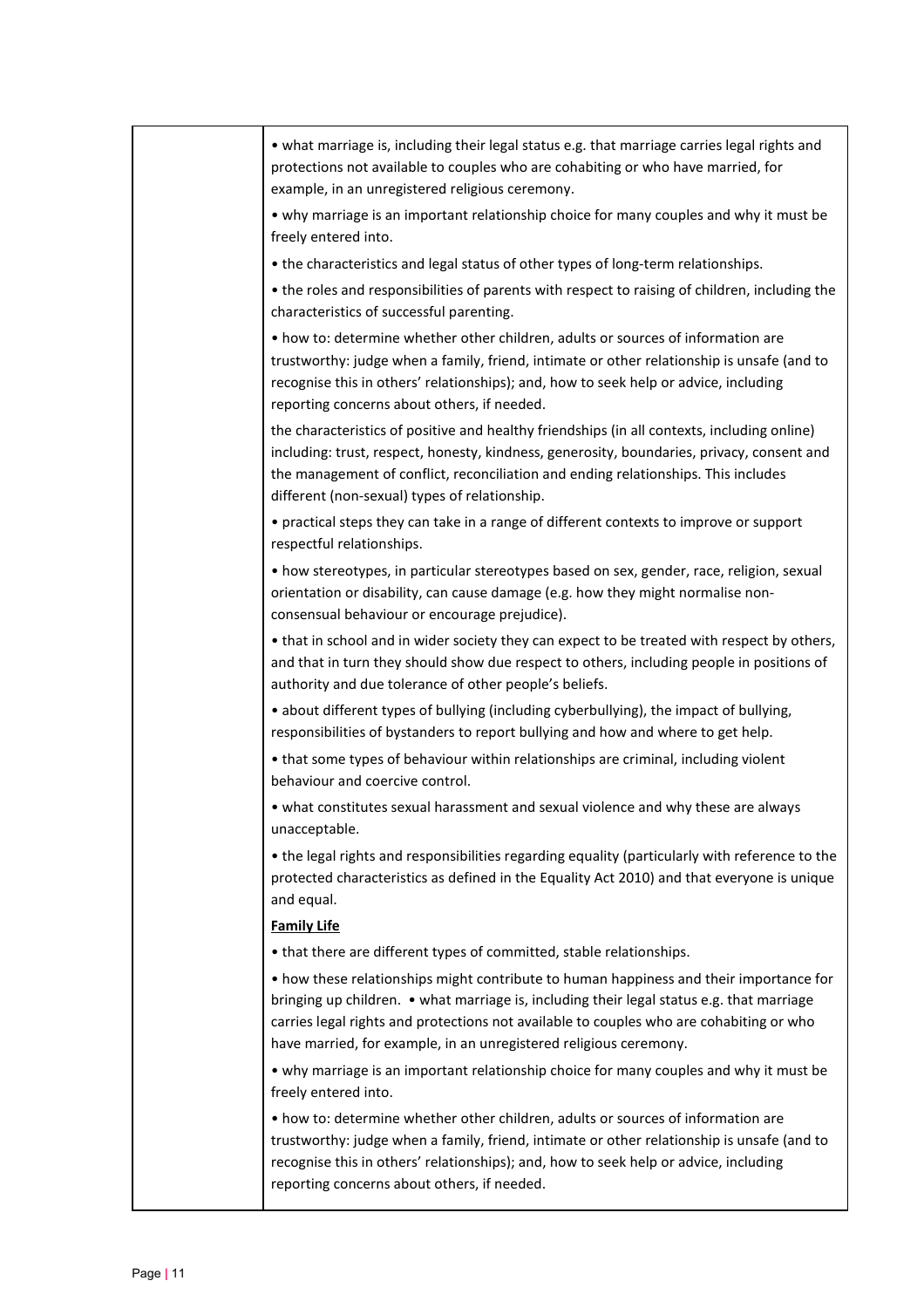| Intimate and sexual relationships, including sexual health<br>• how to recognise the characteristics and positive aspects of healthy one-to-one intimate<br>relationships, which include mutual respect, consent, loyalty, trust, shared interests and |
|--------------------------------------------------------------------------------------------------------------------------------------------------------------------------------------------------------------------------------------------------------|
|                                                                                                                                                                                                                                                        |
| outlook, sex and friendship.                                                                                                                                                                                                                           |
| • that all aspects of health can be affected by choices they make in sex and relationships,<br>positively or negatively, e.g. physical, emotional, mental, sexual and reproductive health<br>and wellbeing.                                            |
| • the facts about reproductive health, including fertility, and the potential impact of<br>lifestyle on fertility for men and women and menopause.                                                                                                     |
| • that there are a range of strategies for identifying and managing sexual pressure,<br>including understanding peer pressure, resisting pressure and not pressurising others.                                                                         |
| • that they have a choice to delay sex or to enjoy intimacy without sex.                                                                                                                                                                               |
| • the facts about the full range of contraceptive choices, efficacy and options available.                                                                                                                                                             |
| • the facts around pregnancy including miscarriage.                                                                                                                                                                                                    |
| • that there are choices in relation to pregnancy (with medically and legally accurate,<br>impartial information on all options, including keeping the baby, adoption, abortion and<br>where to get further help).                                     |
| • how the different sexually transmitted infections (STIs), including HIV/AIDs, are<br>transmitted, how risk can be reduced through safer sex (including through condom use)<br>and the importance of and facts about testing.                         |
| • about the prevalence of some STIs, the impact they can have on those who contract<br>them and key facts about treatment.                                                                                                                             |
| • how the use of alcohol and drugs can lead to risky sexual behaviour.                                                                                                                                                                                 |
| • how to get further advice, including how and where to access confidential sexual and<br>reproductive health advice and treatment.                                                                                                                    |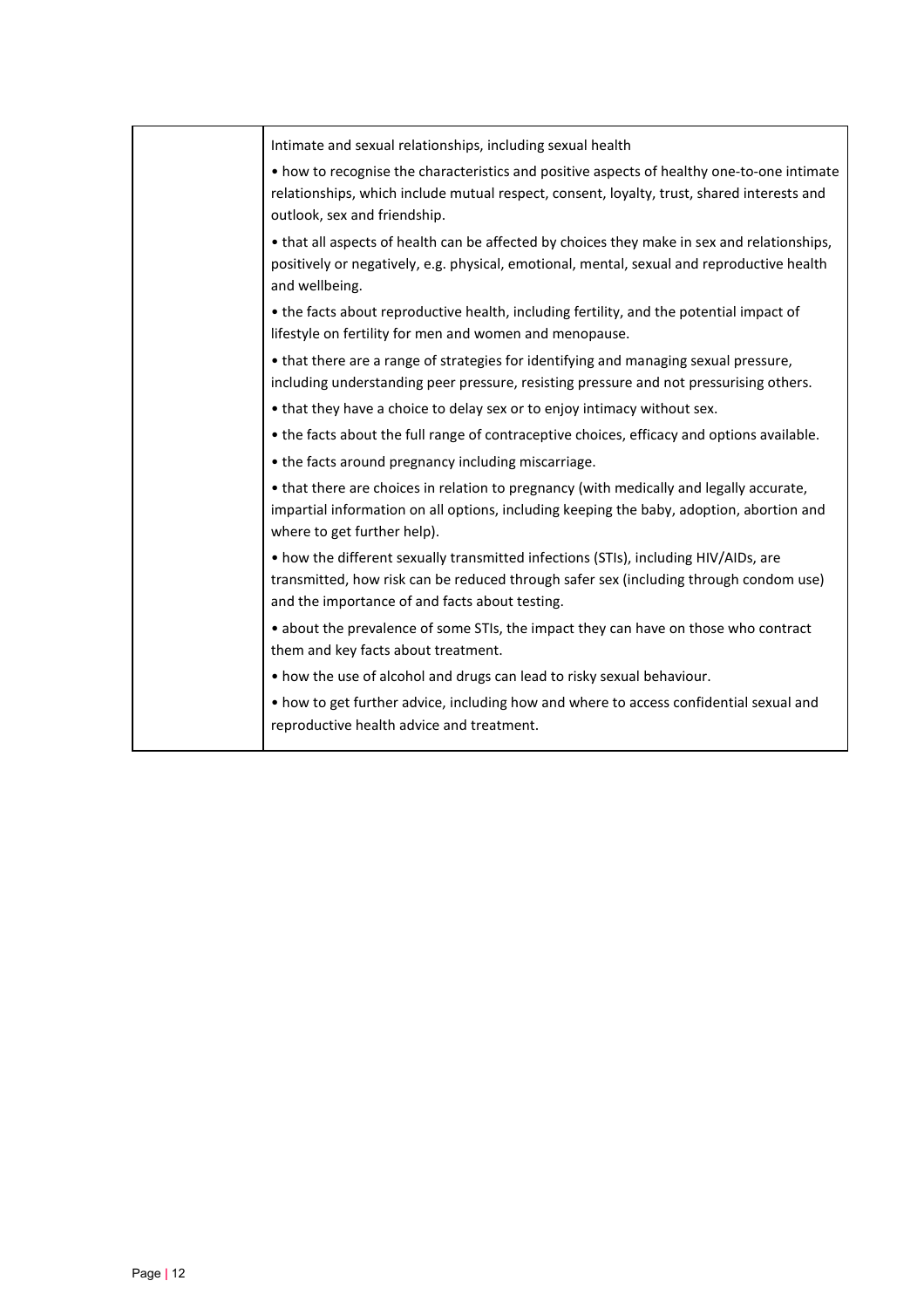### **Appendix 3: Parent form: withdrawal from sex education within RSE**

| TO BE COMPLETED BY PARENTS |                                                                                  |       |  |  |  |
|----------------------------|----------------------------------------------------------------------------------|-------|--|--|--|
| Name of child              |                                                                                  | Class |  |  |  |
| Name of parent             |                                                                                  | Date  |  |  |  |
|                            | Reason for withdrawing from sex education within relationships and sex education |       |  |  |  |
|                            |                                                                                  |       |  |  |  |
|                            |                                                                                  |       |  |  |  |
|                            |                                                                                  |       |  |  |  |
|                            |                                                                                  |       |  |  |  |
|                            |                                                                                  |       |  |  |  |
|                            | Any other information you would like the school to consider                      |       |  |  |  |
|                            |                                                                                  |       |  |  |  |
|                            |                                                                                  |       |  |  |  |
|                            |                                                                                  |       |  |  |  |
| Parent signature           |                                                                                  |       |  |  |  |